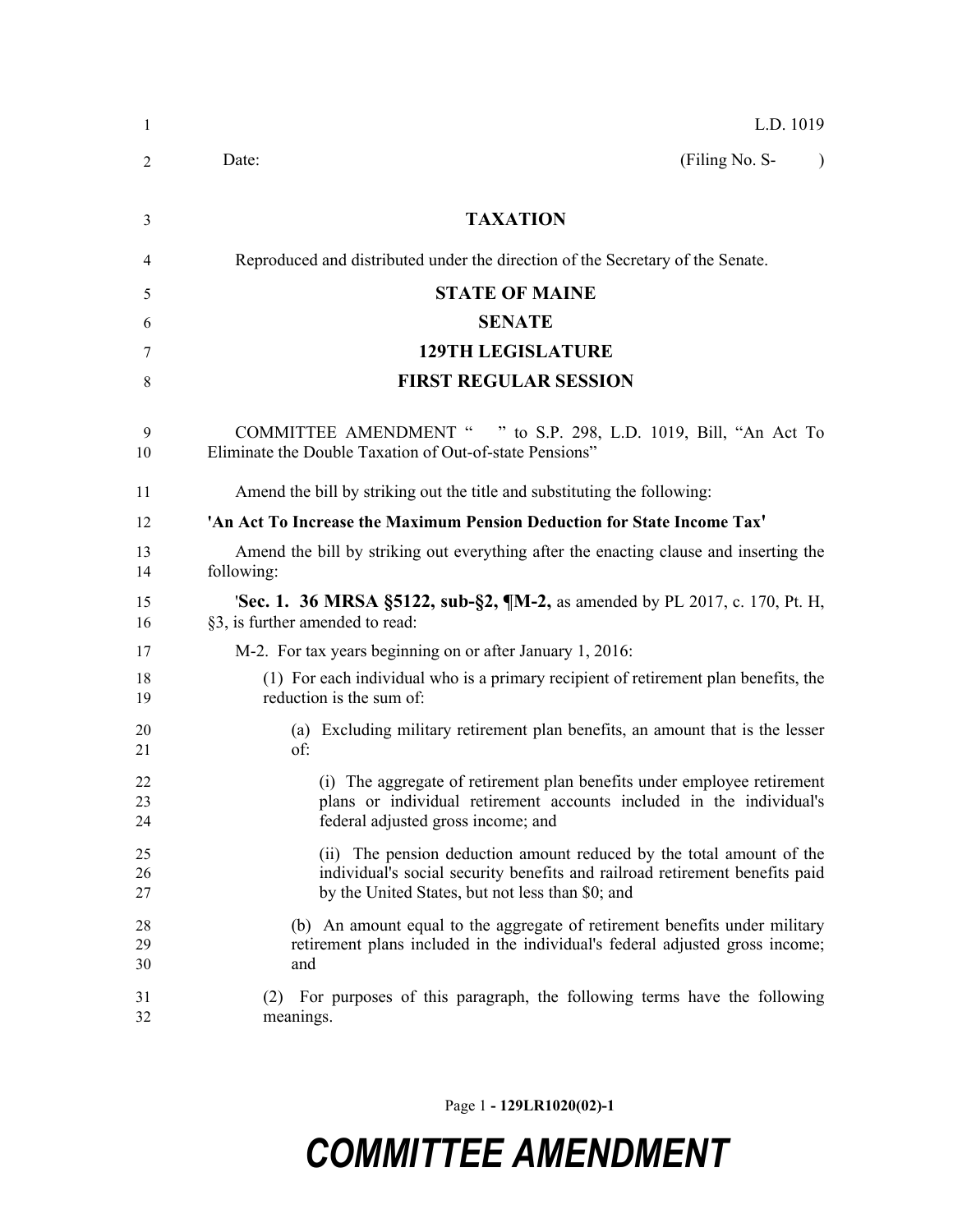| 1                       | (a) "Employee retirement plan" means a state, federal or military retirement                                                                                                  |
|-------------------------|-------------------------------------------------------------------------------------------------------------------------------------------------------------------------------|
| $\overline{\mathbf{c}}$ | plan or any other retirement benefit plan established and maintained by an                                                                                                    |
| 3                       | employer for the benefit of its employees under the Code, Section $401(a)$ ,                                                                                                  |
| $\overline{\mathbf{4}}$ | Section 403 or Section 457(b), except that distributions made pursuant to a                                                                                                   |
| 5                       | Section 457(b) plan are not eligible for the deduction provided by this                                                                                                       |
| 6                       | paragraph if they are made prior to age 55 and are not part of a series of                                                                                                    |
| $\boldsymbol{7}$        | substantially equal periodic payments made for the life of the primary                                                                                                        |
| $8\,$                   | recipient or the joint lives of the primary recipient and that recipient's                                                                                                    |
| 9                       | designated beneficiary.                                                                                                                                                       |
| 10                      | (b) "Individual retirement account" means an individual retirement account                                                                                                    |
| 11                      | under Section 408 of the Code, a Roth IRA under Section 408A of the Code,                                                                                                     |
| 12                      | a simplified employee pension under Section $408(k)$ of the Code or a simple                                                                                                  |
| 13                      | retirement account for employees under Section 408(p) of the Code.                                                                                                            |
| 14                      | (c) "Military retirement plan" means retirement plan benefits received as a                                                                                                   |
| 15                      | result of service in the active or reserve components of the United States                                                                                                    |
| 16                      | Army, Navy, Air Force, Marines or Coast Guard.                                                                                                                                |
| 17                      | (d) "Pension deduction amount" means \$10,000, except that, for tax years                                                                                                     |
| 18                      | beginning on or after January 1, 2019 but before January 1, 2024, "pension                                                                                                    |
| 19                      | deduction amount" means the pension deduction amount applicable to the                                                                                                        |
| 20                      | preceding tax year increased by \$5,000. For tax years beginning on or after                                                                                                  |
| 21                      | January 1, 2024, "pension deduction amount" means \$35,000.                                                                                                                   |
| 22<br>23<br>24          | "Primary recipient" means the individual upon whose earnings or<br>(e)<br>contributions the retirement plan benefits are based or the surviving spouse of<br>that individual. |
| 25                      | (f) "Retirement plan benefits" means employee retirement plan benefits,                                                                                                       |
| 26                      | except pick-up contributions for which a subtraction is allowed under                                                                                                         |
| 27                      | paragraph E, reported as pension or annuity income for federal income tax                                                                                                     |
| 28                      | purposes and individual retirement account benefits reported as individual                                                                                                    |
| 29                      | retirement account distributions for federal income tax purposes.                                                                                                             |
| 30                      | "Retirement plan benefits" does not include distributions that are subject to                                                                                                 |
| 31                      | the tax imposed by the Code, Section $72(t)$ ;                                                                                                                                |
| 32                      | Sec. 2. 36 MRSA §5403, sub-§§7 and 8, as enacted by PL 2017, c. 474, Pt. B,                                                                                                   |
| 33                      | §24, are amended to read:                                                                                                                                                     |
| 34                      | 7. Personal exemptions. Beginning in 2018 and each year thereafter, by the dollar                                                                                             |
| 35                      | amounts contained in section 5126-A, subsection 1, except that for the purposes of this                                                                                       |
| 36                      | subsection, notwithstanding section 5402, subsection 1-B, the "cost-of-living adjustment"                                                                                     |
| 37                      | is the Chained Consumer Price Index for the 12-month period ending June 30th of the                                                                                           |
| 38                      | preceding calendar year divided by the Chained Consumer Price Index for the 12-month                                                                                          |
| 39                      | period ending June 30, 2017; and                                                                                                                                              |
| 40                      | 8. Personal exemption phase-out. Beginning in 2018 and each year thereafter, by                                                                                               |
| 41                      | the dollar amount of the applicable amounts specified in section 5126-A, subsection 2,                                                                                        |
| 42                      | paragraphs A, B and C, except that for the purposes of this subsection, notwithstanding                                                                                       |
| 43                      | section 5402, subsection 1-B, the "cost-of-living adjustment" is the Chained Consumer                                                                                         |

Page 2 **- 129LR1020(02)-1**

## *COMMITTEE AMENDMENT*